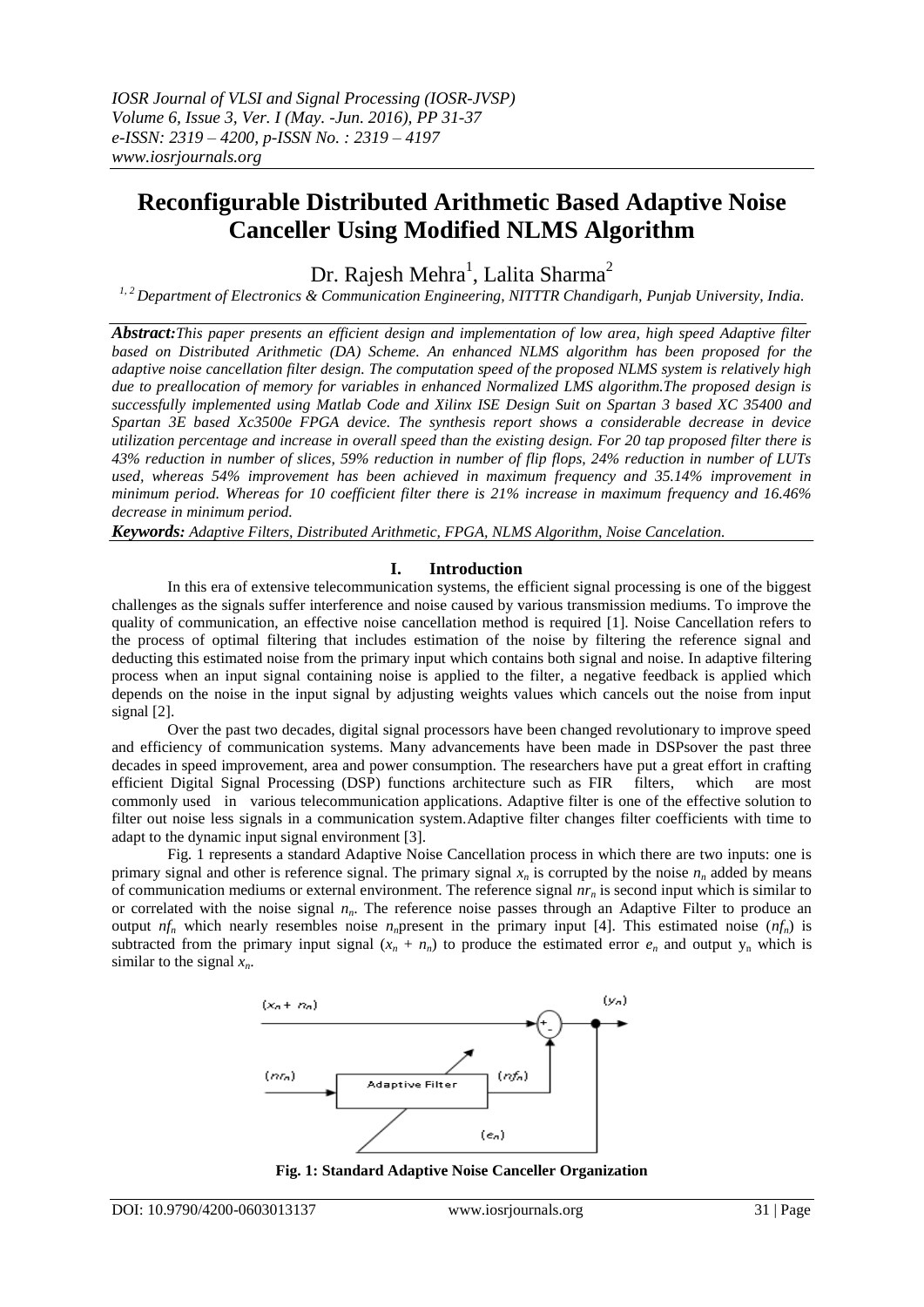There has been a tendency to implement DSP functions in Field Programmable Gate Arrays (FPGAs) for last few years, which provides a balanced solution in terms of area and speed of communicating device in comparison with traditional devices [5]. FPGAs also offer an attractive solution that balances high flexibility and cost of a device.Previously, the design methods were mainly focused on multiplier based architectures also known as multiply and Accumulate (MAC) blocks constituted in several DSP functions. This requires an appreciable number of multipliers and hence a considerable amount of hardware.But now a days, the multiplier less Distributed Arithmetic (DA) based technique has been considered a very reliable approach due to its high throughput and regularity, due to which a cost effective and time efficient devices can be obtained [6].

# **II. Background Concepts**

In this section DA based Adaptive Filters and Adaptive filtering algorithms are presented that are best suited for hardware implementation.DA algorithm becomes quiet fast, when the number of elements in a vector is same as the word size. The beauty of the technique is that the DA algorithm replaces the multiplications by ROM Look up tables [7]. This is an efficient way for implementing FPGAs.

# **2.1 Distributed Arithmetic**

Distributed Arithmetic was first introduced by Croisier et al. and further developed by Peled and Lui [8]. It is based on a multiplier-less implementation of FIR filters through a bit-serial computation using all possible combination sums of the filter coefficients [9].



**Fig. 2. Basic DA based FIR filter**

Fig. 2 presents the Distributed Arithmetic (DA) implementation for four-tapFIRfilter where  $x_n$  denotes samples of coming input signal. These samples are stored in the shift-registers in a manner that the latest sample is stored on the top most register and the oldest is stored in the last register [10]. Lookup Table (LUT) contains the partial product of LeastSignificantBits (LSBs) taken fromeachofthe shiftregistersformtheaddress lines. The DA architecture is based on storing all the possible combinations of the coefficients  $w<sub>n</sub>$  in lookup table [11].

# **2.2 Least Mean Square Algorithm**

LMS algorithm was first proposed in year 1960 by Widrow and Holf. This algorithm is used to minimize Mean Square Error (MSE) by adjusting weight coefficients for each sample of coming input sample. Most of the noise cancellation applications use this algorithm. This algorithm can be understood in two phase: Filtering Phase & Weight Updation Phase [12]. In filtering phase unwanted signal isfiltered by using close estimation of unwanted signal and initial weight coefficients. The output of this phase nearly resembles the desired signal. In weight updation phase, weight coefficients are updated on the basis of error feedback from the previous filtering phase [13]. The updated weight is now used for the next filtering process. Equation 1 represents the weight updation equation for LMS algorithm.

 $w_n = w_{n-1} + \mu e_n x_n$  (1)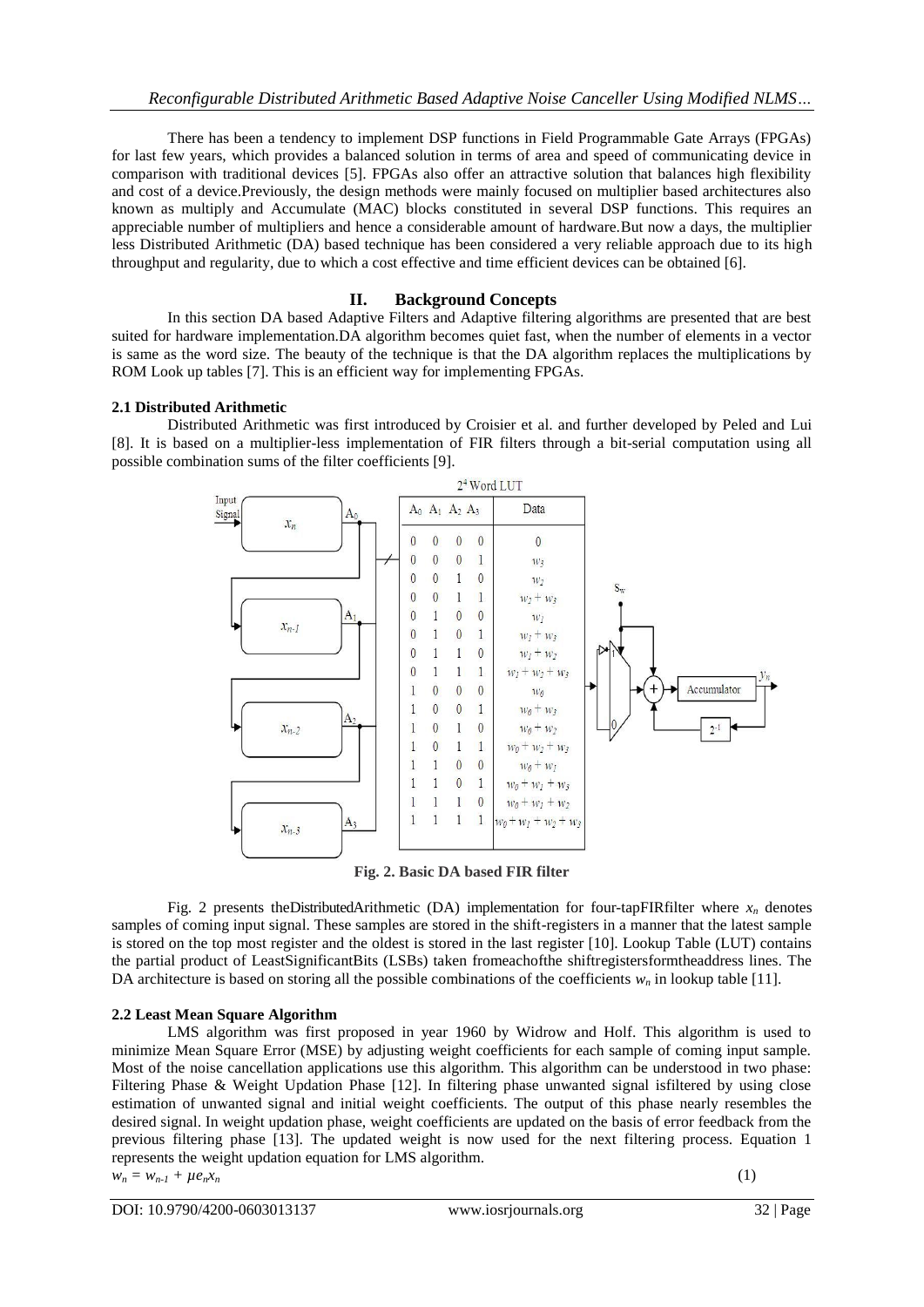In the above equation  $w_n$  denotes updated weight coefficient and  $w_{n-1}$  denotes previous weight. Step size is denoted by  $\mu$ ,  $x_n$  is input signal sample and  $e_n$  is estimated error signal. For very small values of  $\mu$  filter may become unstable due to more time of convergence. The output of adaptive process is given as per the equation below:

 $y_{n+1} = w_{n+1}^{*} x_{n+1}$  (2)

# **2.3 Normalized Least Mean Square Algorithm**

| Least Mean Square Algorithm has limitation that it may become unstable as signal power changes. To                 |
|--------------------------------------------------------------------------------------------------------------------|
| overcome this problem Normalized Least Mean Square (NLMS) algorithm was introduced. The instability in the         |
| LMS algorithm is caused by the very small values of Step Size $(\mu)$ [14]. But in case of NLMS the input power is |
| normalized to impose very less effect on the weight updation process. The weight updation equation for NLMS        |
| algorithm is given as equation 4 in which $C_n$ denotes the normalization constant which can be calculated as      |
| equation 3:                                                                                                        |
| $Cn = x_n^2 + .0001$                                                                                               |

 $w_n = w_{n-1} + \mu / C n^* e_n^* x_n$  (4)

The normalized form of LMS algorithm provides more stability as well as high rate of convergence for the adaptive filtering process [15].

#### **III. Proposed Design**

In this section proposed methodology and design for DA based Adaptive Filter is presented, which uses enhanced NLMS algorithm. For this purpose traditional NLMS algorithm is replaced by proposed NLMS algorithm for adaptive filtering. In the proposed algorithm we have introduced concept of memory preallocation for variables which results in increased computational speed for the filtering system. The following pseudo code explains theproposed adaptive methodology. The notations used in the algorithm are described as under:

- *x<sup>n</sup>* : Input Signal
- $h[p,n]$ : Convolution Matrix generated using  $x_n$
- *Dn* : Desired Output
- *w[p,n]* : Weight Matrix
- *e<sup>n</sup>* : Estimated Error
- *y<sup>n</sup>* : Filter Output
- *µ* : Step Size
- *z* : Impulse Response
- *C<sup>n</sup>* : Normalization Constant

 $h[p,n] = conv(x_n, z)$  /\*Convolution Matrix of Input Signal  $x_n$  and Impulseresponse  $z^*$  $C_n = h[n, j^*h[n, j^*] + 0.0001$  /\*Determining NormalizationConstant using convolutionmatrix\*/  $e_n = d_n - w[n, :]$  \**h[n,:]* /\*Error calculation\*/  $w[n,:] = w[n-1,:] + \mu/C_n^*e_n^*$ conj( $h[n,:]$ ) /\*Updating Weight Matrix\*/  $y_n = w[n, :] * h[n, :]$  /\*Filter Output Calculation\*/

The final output of the adaptive system is calculated by subtracting  $y_n$  from the input signal containing noise. We have implemented the proposed algorithm on FPGA using Distributed Arithmetic algorithm. Results of the simulation of algorithm and synthesis report of hardware implementation of the same is discussed in next section.

# **IV. Results And Discussion**

The proposed algorithm of Normalized LMS algorithm is initiallysimulated using Matlab code and afterwards Distributed Arithmetic based implementation on a target FPGA of the same is done by converting M code to VHDL code. Design was exposed to variable step size and filter order to test the adaptability and stability of the proposed technique. To observe the behavior of proposed design,the input signal  $x<sub>n</sub>$  with sampling frequency  $f_s = 48000$  Hz is taken. Initially we observed the Magnitude response and Impulse response for LMS and NLMS algorithms which are presented in figure 3 to 6.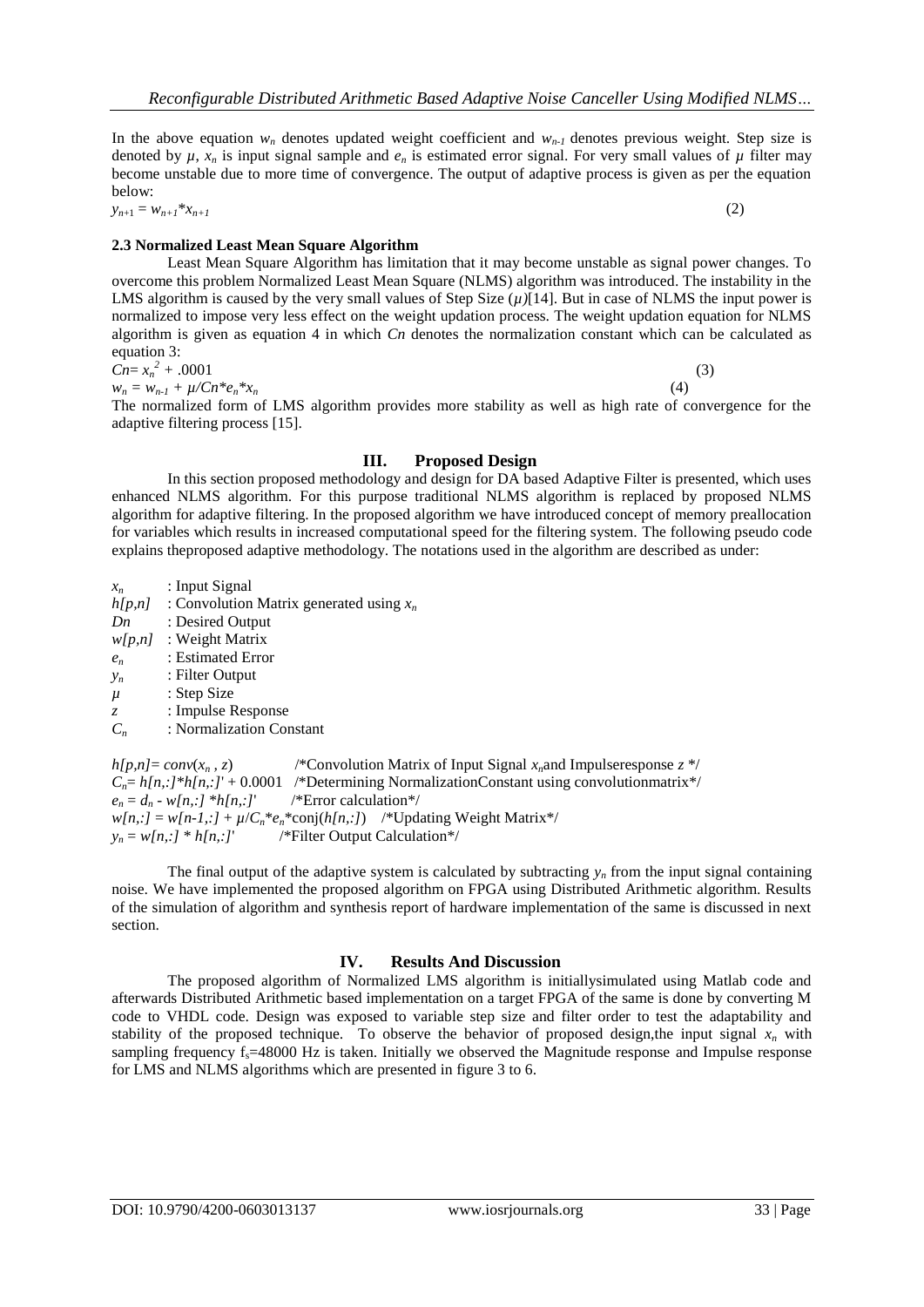







**Fig. 5 Impulse response LMS &NLMS for 10 coefficients.**

Similarly the Magnitude response and Impulse response for 20 coefficient, LMS and NLMS algorithms are observed.

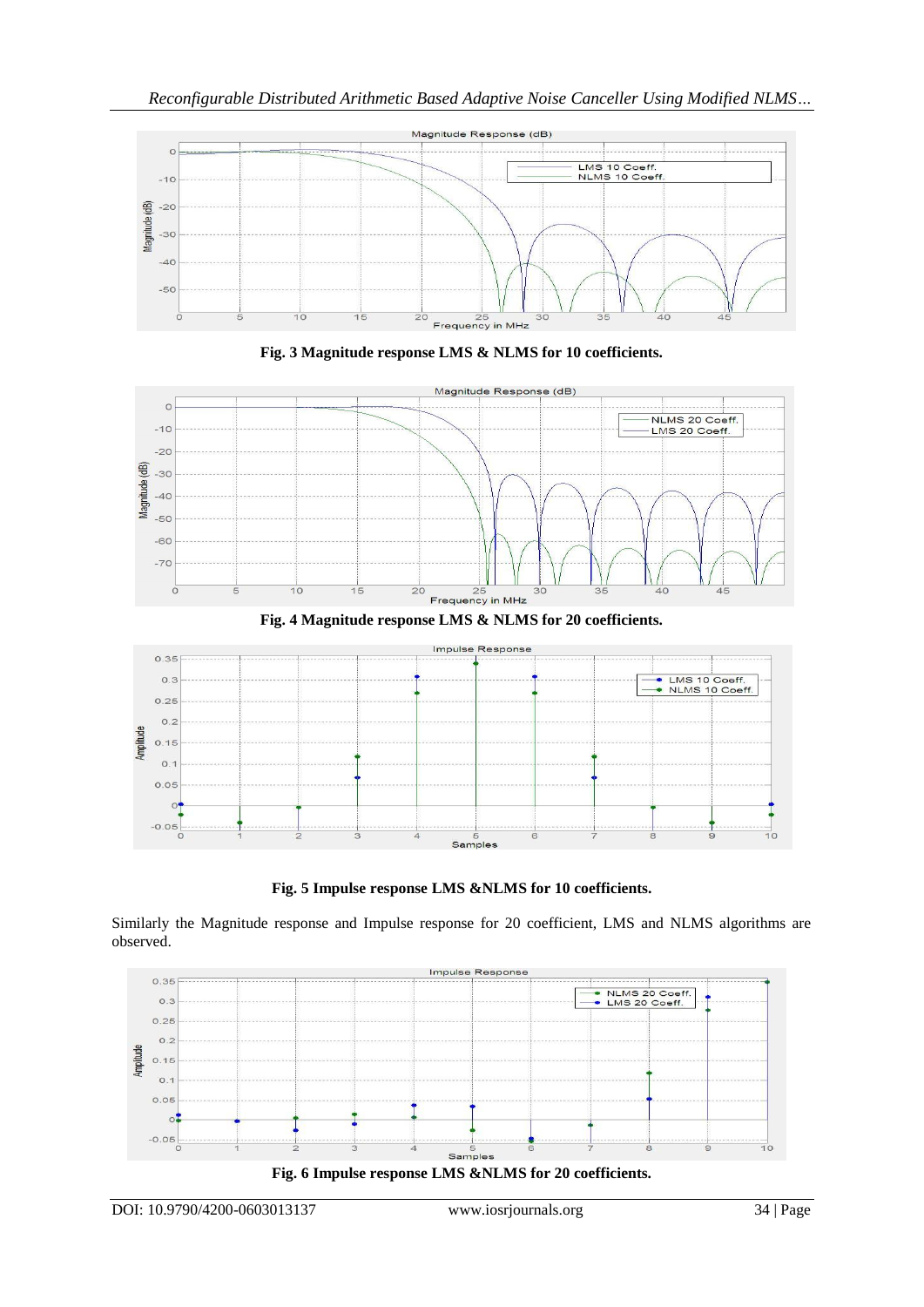After Matlab simulations the VHDL code of the proposed system is simulated on Xilinx ISE Simulator 12.2 for input and output streams of 16 bit. Figure 7 and 8 presents the simulated wave forms for 10 and 20 coefficients.

| <b>Name</b>           | Value          |     | 100 ns          | 200 ns | 1300 ns | 1400 ns          | 500 ns           | 600 ns | 1700 ns          |
|-----------------------|----------------|-----|-----------------|--------|---------|------------------|------------------|--------|------------------|
| $\frac{1}{2}$ dk      |                |     |                 |        |         |                  |                  |        |                  |
| la cik_enable         | П              |     |                 |        |         |                  |                  |        |                  |
| le reset              | щ              |     |                 |        |         |                  |                  |        |                  |
| filter_in[15:0]       | 4000           | 40. |                 |        |         |                  | 0000             |        |                  |
| filter_out[15:0]<br>Þ | 00000000000000 |     | 000000000000000 |        |         | 0000111000110101 | 0001100110111110 |        | 0001100011111100 |
| le dk_high            | 5000 ps        |     |                 |        |         |                  | 5000 ps          |        |                  |
| le dk_low             | 5000 ps        |     |                 |        |         |                  | 5000 ps          |        |                  |
| le dk_period          | 10000 ps       |     |                 |        |         |                  | 10000 ps         |        |                  |
| <b>IE</b> clk_hold    | 2000 ps        |     |                 |        |         |                  | 2000 ps          |        |                  |
|                       |                |     |                 |        |         |                  |                  |        |                  |

**Fig. 7 Simulation waveform NLMS Adaptive filter 10 coefficients.**

| Name                      | Value          |    | 100 ns          | 200 ns | 300 ns | 400 ns           | 500 ns           | 600 ns | 700 ns            |
|---------------------------|----------------|----|-----------------|--------|--------|------------------|------------------|--------|-------------------|
| l <mark>k</mark> dk       | O              |    |                 |        |        |                  |                  |        |                   |
| I <sub>n</sub> clk_enable | 1              |    |                 |        |        |                  |                  |        |                   |
| <b>Preset</b>             | O              |    |                 |        |        |                  |                  |        |                   |
| filter_in[15:0]           | 0000           | 40 |                 |        |        |                  | 0000             |        |                   |
| filter_out[15:0]          | 00011000111111 |    | 000000000000000 |        |        | 0000111000110101 | 0001100110111110 |        | 00011000111111100 |
| le clk_high               | 5000 ps        |    |                 |        |        |                  | 5000 ps          |        |                   |
| le cik_low                | 5000 ps        |    |                 |        |        |                  | 5000 ps          |        |                   |
| le clk_period             | 10000 ps       |    |                 |        |        |                  | 10000 ps         |        |                   |
| <b>L</b> clk_hold         | 2000 ps        |    |                 |        |        |                  | 2000 ps          |        |                   |
|                           |                |    |                 |        |        |                  |                  |        |                   |

**Fig. 8 Simulation waveform NLMS Adaptive filter 20 coefficients.**

The VHDL description of the proposed algorithm is simulated and implemented on a Xilinx Spartan 3 XC 35400 and Spartan 3E FPGA device using DA algorithm by efficiently utilizing LUTs of FPGA target device. We have tabulated details of resource utilized by the design and compared it with one of previous design referred as design [3].

| Table I Resource Utilization and Speed by using Spartan 3D based AcsSove FT GA. |                                       |                                       |           |  |  |  |  |
|---------------------------------------------------------------------------------|---------------------------------------|---------------------------------------|-----------|--|--|--|--|
| <b>Parameter</b>                                                                | <b>Utilization for 10 coefficient</b> | <b>Utilization for 20 coefficient</b> | Available |  |  |  |  |
| No. of Slices                                                                   | 221                                   | 346                                   | 4656      |  |  |  |  |
| No. of slice Flip Flops                                                         | 165                                   | 220                                   | 9312      |  |  |  |  |
| No. of LUTs                                                                     | 413                                   | 653                                   | 9312      |  |  |  |  |
| Number of bonded IOBs                                                           | 35                                    | 35                                    | 232       |  |  |  |  |
| Maximum Freq. (MHz)                                                             | 110.738                               | 127.240                               |           |  |  |  |  |
| Minimum Period (ns)                                                             | 9.030                                 | 7.859                                 |           |  |  |  |  |

| Table 1 Resource Utilization and Speed by using Spartan 3E based Xc3500e FPGA. |  |  |  |  |  |
|--------------------------------------------------------------------------------|--|--|--|--|--|
|--------------------------------------------------------------------------------|--|--|--|--|--|

#### **Table 2 Resource Utilization and Speed by using Spartan 3 based XC 35400 FPGA.**

| <b>Parameter</b>        | <b>Utilization for 10 coefficient</b> | <b>Utilization for 20 coefficient</b> | Available |
|-------------------------|---------------------------------------|---------------------------------------|-----------|
| No. of Slices           | 222                                   | 341                                   | 3584      |
| No. of slice Flip Flops | 155                                   | 212                                   | 7168      |
| No. of LUTs             | 414                                   | 642                                   | 7168      |
| Number of bonded IOBs   | 35                                    | 35                                    | 141       |
| Maximum Freq. (MHz)     | 107.616                               | 97.207                                |           |
| Minimum Period (ns)     | 9.292                                 | 10.287                                | ------    |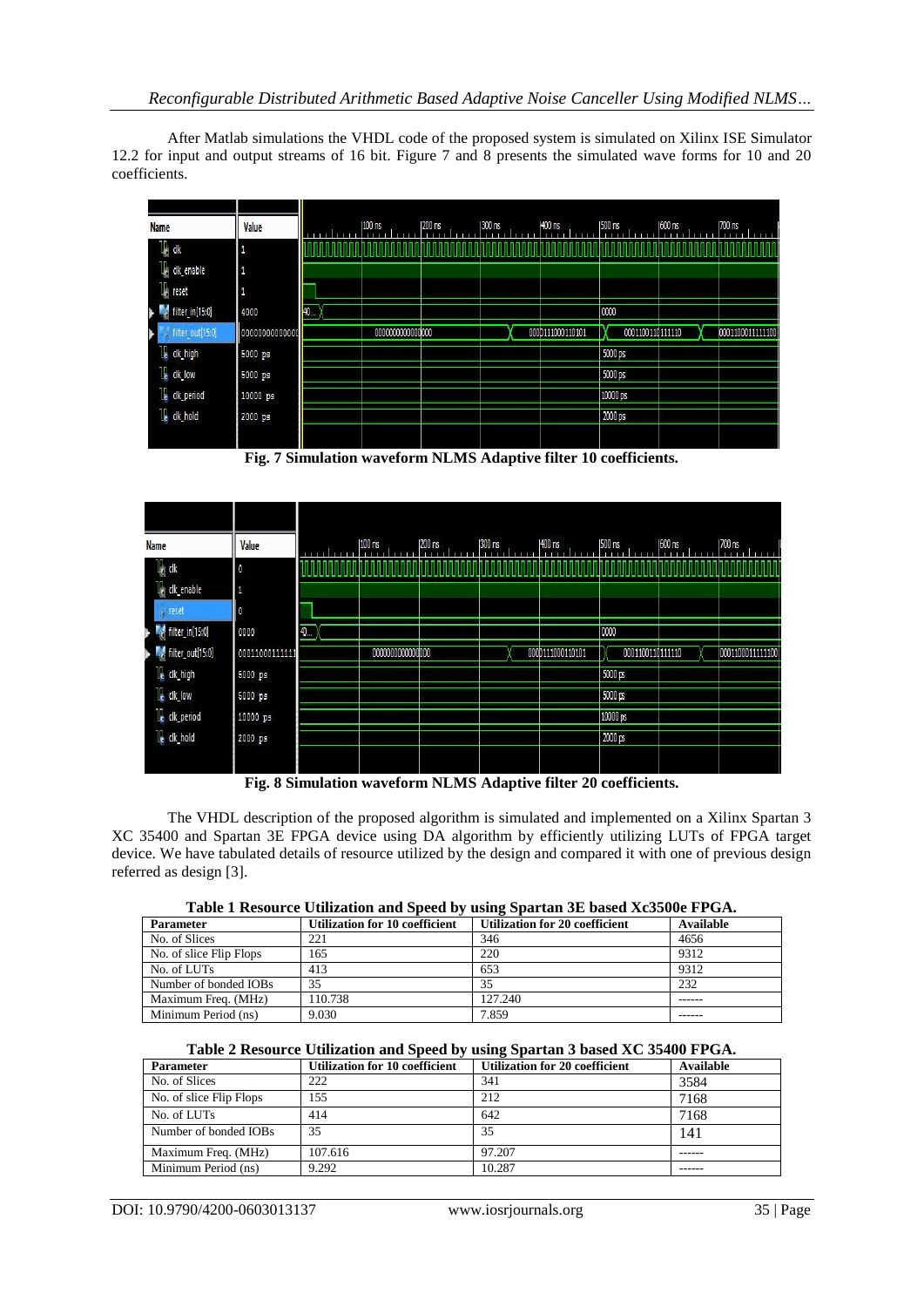On observing table 1 and 2 it is clear that the proposed design is area as well as speed efficient for variable filter orders. Furthermore the performance comparison for the proposed design for adaptive filter is presented in Table 3.We have compared the proposed system with a previous design of adaptive filter presented in design [3]. From table 3 we can observe that the proposed filter of 10 and 20 coefficients can be operated at an estimated frequency 107.616 MHz and 97.207 MHz as compared to 88.89 MHz and 63.04 in existing design [3], with minimum period of 9.292 and 10.287 as compared to existing period of 11.124 and 15.862 respectively by using SPARTAN 3 based XC 35400.

|                           | 10 coefficients |                 | $\overline{\phantom{a}}$<br>20 coefficients | $\overline{\phantom{a}}$ |           |
|---------------------------|-----------------|-----------------|---------------------------------------------|--------------------------|-----------|
| Logic utilization & speed | Design $[3]$    | <b>Proposed</b> | Design $[3]$                                | <b>Proposed</b>          | Available |
| No. of Slices             | 276             | 222             | 603                                         | 341                      | 3584      |
| No. of Flip Flops         | 275             | .55             | 519                                         | 212                      | 7168      |
| No. of LUTs               | 370             | 414             | 854                                         | 642                      | 7168      |
| No. of Multipliers        | Q               |                 | 16                                          |                          |           |
| Maximum Freq. (MHz)       | 88.89           | 107.616         | 63.04                                       | 97.207                   | ------    |
| Minimum Period (ns)       | 11.124          | 9.292           | 15.862                                      | 10.287                   |           |





**Fig. 9 Comparative Analysis**

The developed multiplier less adaptive filter has consumed less number of slices, flip flops and LUTs as compared to existing design. Also in proposed design there is no multiplier used whereas 9 and 16 multipliers are being used by existing design for 10 and 20 coefficient filters respectively.

# **V. Conclusion**

Distributed Arithmetic based Adaptive Filter is implemented with modified NLMS algorithm which uses concept of memory preallocation for variables like input and output signals. We used Matlab for simulation and testing is of the proposed system. Afterwards design is implemented on target FPGA and analysis is done on the basis of number of slices, flip flops, LUTs, IOBs, maximum frequency and minimum period. The proposed filter has been implemented on Spartan 3 based XC 35400 and Spartan 3E based Xc3500e FPGA. Also the comparative analysis has been done with the existing design and it has been observed that DA based proposed design consume less area and provides high speed as compared to existing design. DA based adaptive filter for 10 and 20 coefficient has consumed only 222 and 341 no. of slices, 155 and 212 no. of flip flops, 414 and 642 no. of LUTs respectively. The proposed filter of 10 and 20 coefficients can be operated at an estimated frequency 107.616 MHz and 97.207 MHz, with minimum period of 9.292 and 10.287 respectively by using SPARTAN 3.

# **References**

- [1] RuiGuoAnd Linda S. De Brunner "Two High- Performance Adaptive Filter Implementation Schemes Using Distributed Arithmetic" IEEE Transactions On Circuits And Systems—II: Express Briefs, Vol. 58, No. 9, Pp. 600-604, September 2011.
- [2] S. Haykin, "Adaptive Filter Theory", Pearson Education Asia, 3rd Edition, pp. 324-414.
- [3] Srishtee Chaudhary and Rajesh Mehra, "FPGA Based Adaptive Filter Design Using Least PTH-Norm Technique", International Journal of Soft Computing and Engineering (IJSCE), ISSN: 2231-2307, Vol. 3, No. 2, pp. 208-211, May 2013.